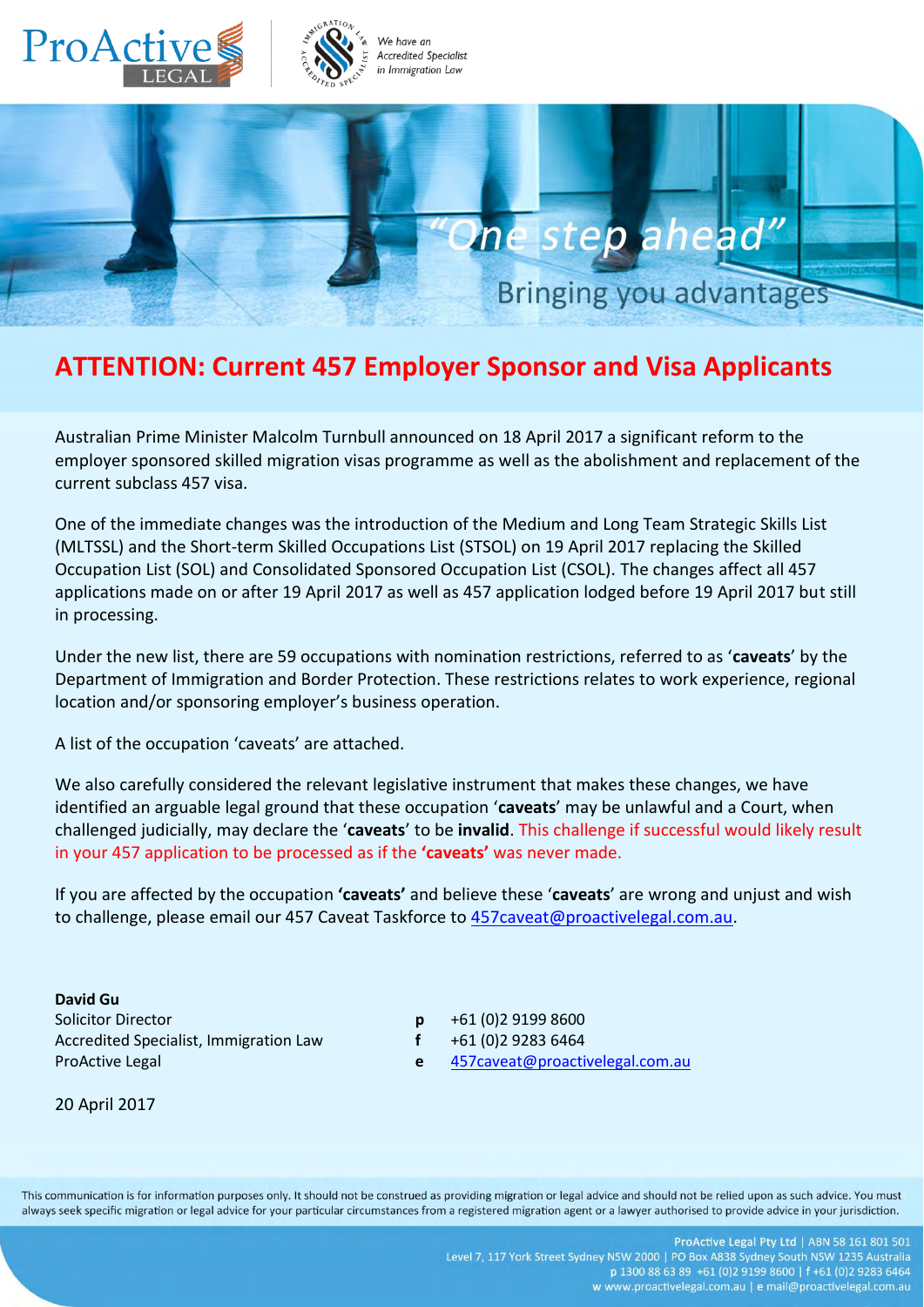

# **457 Nomination Occupation Specific Caveats**

## **Group A – No 2 years Work Experience Required**

The following occupation are excluded from 457 nomination if the position that do **not** require a minimum of two relevant work experience.

| <b>ANZSCO</b> | <b>Occupation</b>             | <b>ANZSCO</b> | Occupation                   |
|---------------|-------------------------------|---------------|------------------------------|
| 225111        | <b>Advertising Specialist</b> | 263212        | <b>ICT Support Engineer</b>  |
| 511111        | <b>Contract Administrator</b> | 263213        | ICT System Test Engineer     |
| 132211        | <b>Finance Manager</b>        | 224999        | Information and Organisation |
| 242411        | <b>Graphic Designer</b>       |               | Professional nec             |
| 391111        | Hairdresser                   | 261314        | Software Tester              |
| 135112        | <b>ICT Project Manager</b>    | 242111        | <b>University Lecturer</b>   |

### **Group B – Regional Australia location only**

| <b>ANZSCO</b> | <b>Occupation</b>                        | <b>ANZSCO</b> | <b>Occupation</b>                        |
|---------------|------------------------------------------|---------------|------------------------------------------|
| 311111        | Agricultural Technician                  | 121399        | Livestock Farmers nec                    |
| 121311        | Apiarist                                 | 121411        | Mixed Crop and Livestock Farmer          |
| 121111        | <b>Aquaculture Farmer</b>                | 121216        | <b>Mixed Crop Farmer</b>                 |
| 121312        | <b>Beef Cattle Farmer</b>                | 121317        | <b>Mixed Livestock Farmer</b>            |
| 121211        | <b>Cotton Grower</b>                     | 121318        | Pig Farmer                               |
| 121299        | <b>Crop Farmers nec</b>                  | 121321        | <b>Poultry Farmer</b>                    |
| 121313        | Dairy Cattle Farmer                      | 311399        | Primary Products Inspectors nec          |
| 121212        | <b>Flower Grower</b>                     | 133511        | <b>Production Manager (Forestry)</b>     |
| 121213        | Fruit or Nut Grower                      | 121322        | Sheep Farmer                             |
| 121214        | Grain, Oilseed or Pasture Grower (Aus) / | 121217        | <b>Sugar Cane Grower</b>                 |
|               | Field Crop Grower (NZ)                   | 121221        | Vegetable Grower (Aus) / Market Gardener |
| 121215        | <b>Grape Grower</b>                      |               | (NZ)                                     |
| 121316        | <b>Horse Breeder</b>                     | 234213        | <b>Wine Maker</b>                        |

### **Group C – Occupation specific**

| <b>ANZSCO</b>                                            | Occupation           |
|----------------------------------------------------------|----------------------|
| 221111                                                   | Accountant (General) |
| excludes any one of the following:                       |                      |
| 1. clerical, book keeper and accounting clerk positions; |                      |

- 2. positions in a business that have an annual turnover of less than AUD 1 million;
- 3. positions in a business that have fewer than five employees.

| <b>ANZSCO</b>                                                                       | <b>Occupation</b>                                                                                                     |  |
|-------------------------------------------------------------------------------------|-----------------------------------------------------------------------------------------------------------------------|--|
| 351411                                                                              | Cook                                                                                                                  |  |
| 351311                                                                              | Chef                                                                                                                  |  |
|                                                                                     | Excludes positions in involved in mass production in a factory setting and positions in a limited service restaurant. |  |
| A limited service restaurant includes, but is not limited to, any of the following: |                                                                                                                       |  |
| 1. fast food or takeaway food services;                                             |                                                                                                                       |  |
| 2. fast casual restaurants;                                                         |                                                                                                                       |  |
| 3. drinking establishments that offer only a limited food service;                  |                                                                                                                       |  |
|                                                                                     | 4. limited service cafes including, but not limited to, coffee shops or mall cafes;                                   |  |
|                                                                                     |                                                                                                                       |  |

5. limited service pizza restaurants.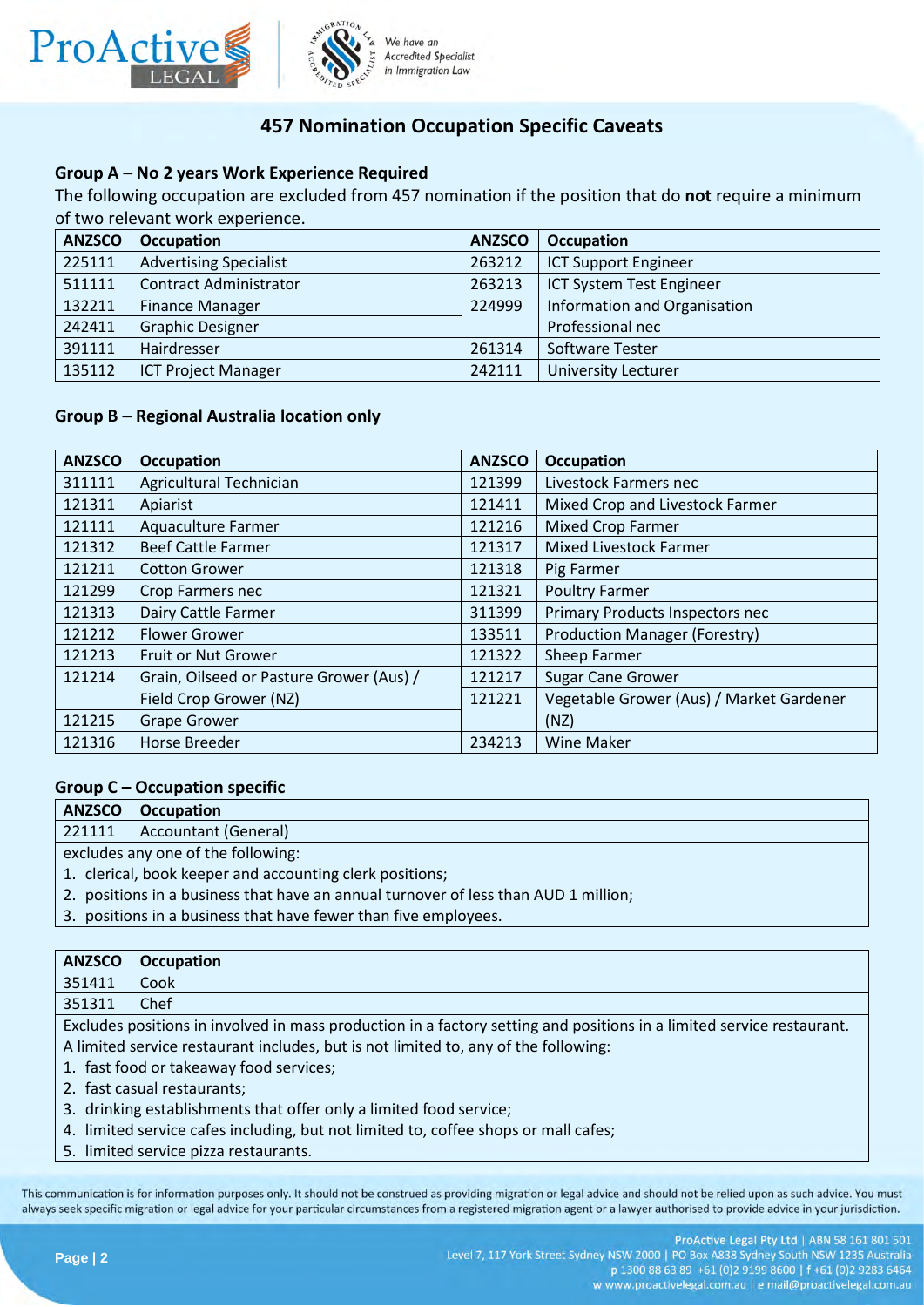



We have an **Accredited Specialist** in Immigration Law

| <b>ANZSCO</b>                                                                      | <b>Occupation</b>                    |
|------------------------------------------------------------------------------------|--------------------------------------|
| 111111                                                                             | Chief Executive or Managing Director |
| 111211                                                                             | <b>Corporate General Manager</b>     |
| Excludes any one of the following:                                                 |                                      |
| 4. positions in a business that have an annual turnover of less than AUD 1 million |                                      |
| 5. positions in a business that have fewer than five employees                     |                                      |

6. positions that have a nominated base salary of less than AUD 90,000.

| <b>ANZSCO</b>                                                    | <b>Occupation</b>                                                   |
|------------------------------------------------------------------|---------------------------------------------------------------------|
| 121111                                                           | <b>Aquaculture Farmer</b>                                           |
| 121211                                                           | <b>Cotton Crower</b>                                                |
| 121212                                                           | <b>Flower Grower</b>                                                |
| 121213                                                           | Fruit or Nut Grower                                                 |
| 121214                                                           | Grain, Oilseed or Pasture Grower (Aus) / Field Crop Grower (NZ)     |
| 121215                                                           | <b>Grape Grower</b>                                                 |
| 121216                                                           | <b>Mixed Crop Farmer</b>                                            |
| 121217                                                           | <b>Sugar Cane Grower</b>                                            |
| 121221                                                           | Vegetable Grower (Aus) / Market Gardener (NZ)                       |
| 121299                                                           | Crop Farmers (nec)                                                  |
| 121311                                                           | Apiarist                                                            |
| 121312                                                           | <b>Beef Cattle Farmer</b>                                           |
| 121313                                                           | Dairy Cattle Farmer                                                 |
| 121316                                                           | <b>Horse Breeder</b>                                                |
| 121317                                                           | <b>Mixed Livestock Farmer</b>                                       |
| 121318                                                           | Pig Farmer                                                          |
| 121321                                                           | <b>Poultry Farmer</b>                                               |
| 121322                                                           | Sheep Farmer                                                        |
| 121399                                                           | Livestock Farmers (nec)                                             |
| 121411                                                           | Mixed Crop & Livestock Farmer                                       |
| Excludes positions that predominantly involve low-skilled tasks. |                                                                     |
|                                                                  | Examples: fruit picking or packing, feeding of livestock or animals |

| <b>ANZSCO</b>                      | Occupation                      |
|------------------------------------|---------------------------------|
| 131112                             | Sales & Marketing Manager       |
| 149212                             | <b>Customer Service Manager</b> |
| 225113                             | Marketing Specialist            |
| Evaludes any ano of the following: |                                 |

Excludes any one of the following:

- 1. positions based in a front-line retail setting;
- 2. positions that predominately involve direct client transactional interaction on a regular basis;
- 3. positions in a business that have an annual turnover of less than AUD 1 million;
- 4. positions that have a nominated base salary of less than AUD 65,000.

#### **ANZSCO Occupation**

132111 | Corporate Services Manager

Excludes any one of the following:

- 1. positions in a business that have an annual turnover of less than AUD 1 million;
- 2. positions in a business that have fewer than five employees;
- 3. positions that have a nominated base salary of less than AUD 80,000.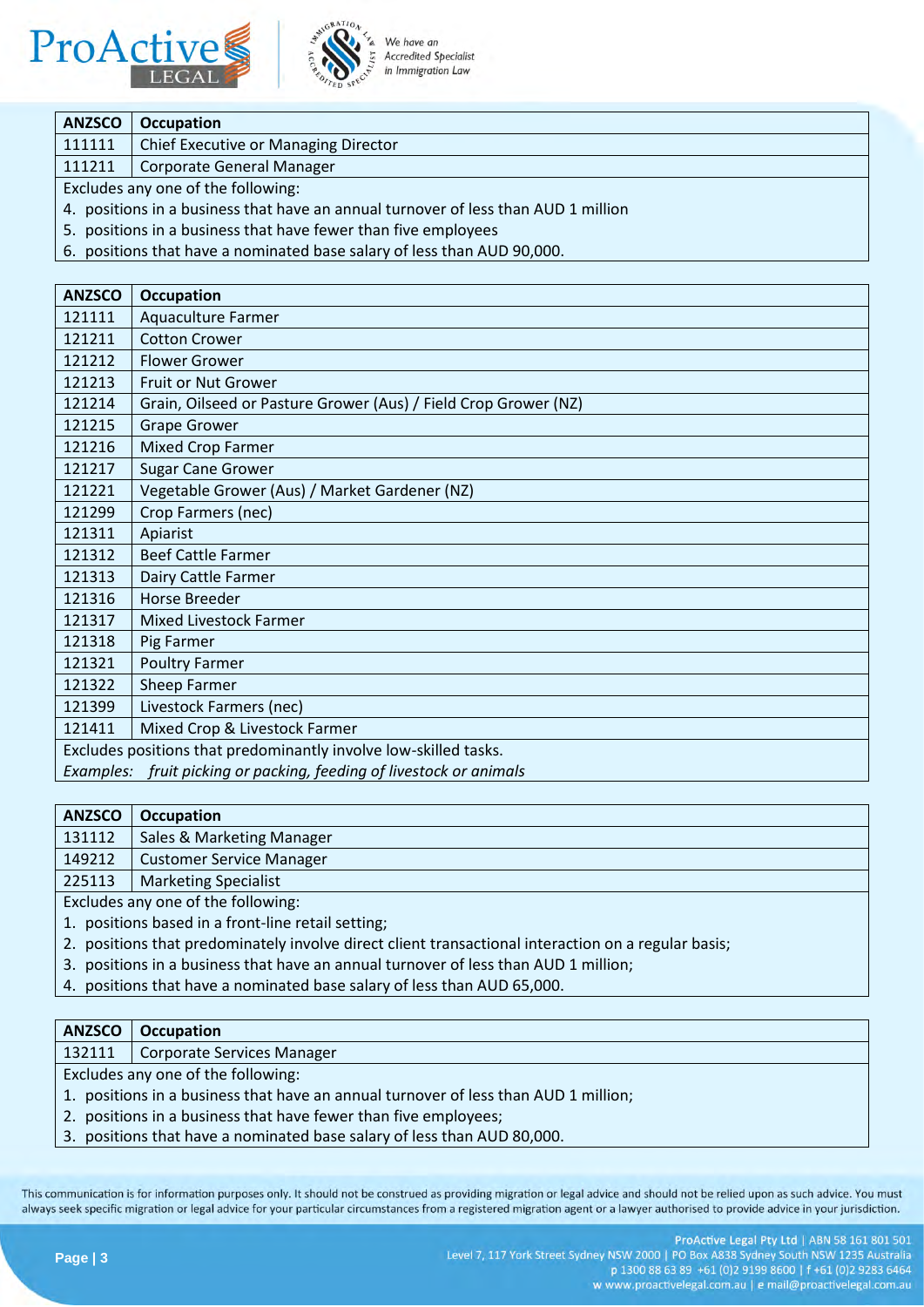



### **ANZSCO Occupation**

133611 Supply and Distribution Manager

223112 | Recruitment Consultant

Excludes any one of the following:

1. positions in a business with an annual turnover of less than AUD 1 million;

2. positions in a business with fewer than five employees;

3. positions that have a nominated base salary of less than AUD 65,000.

#### **ANZSCO Occupation**

141111 | Cafe or Restaurant Manager

Excludes positions in a limited service restaurant. A limited service restaurant includes, but is not limited to, any of the following:

6. fast food or takeaway food services;

7. fast casual restaurants;

8. drinking establishments that offer only a limited food service;

9. limited service cafes including, but not limited to, coffee shops or mall cafes;

10.limited service pizza restaurants.

| <b>ANZSCO</b>                                                                                                      | <b>Occupation</b>               |  |
|--------------------------------------------------------------------------------------------------------------------|---------------------------------|--|
|                                                                                                                    | 141311   Hotel or Motel Manager |  |
| Excludes positions that predominately involve responsibility for managing hotel or motel staff. The specification  |                                 |  |
| does not exclude positions that predominately involve responsibility for organising and controlling the operations |                                 |  |

of a hotel or motel that may have limited duties requiring management of hotel or motel staff but is not the main function of the position.

# **ANZSCO Occupation**

142114 | Hair or Beauty Salon Manager

Excludes any of the following:

- 1. positions that predominately involve hair dressing and/or beauty therapy related non-managerial tasks; or
- 2. positions in a business that employ fewer than five employees.

## **ANZSCO Occupation**

149311 | Conference & Event Organiser

Excludes any of the following:

- 1. positions in a business that have an annual turnover of less than AUD 1 million;
- 2. positions that have a nominated base salary of less than AUD 65,000.

# **ANZSCO Occupation** 149413 | Transport Company Manager Excludes any of the following:

- 3. truck driver positions;
- 1. fleet manager positions;
- 1. container controller positions;
- 2. positions in a business that have an annual turnover of less than AUD 1 million;
- 3. positions in a business that have fewer than five employees.